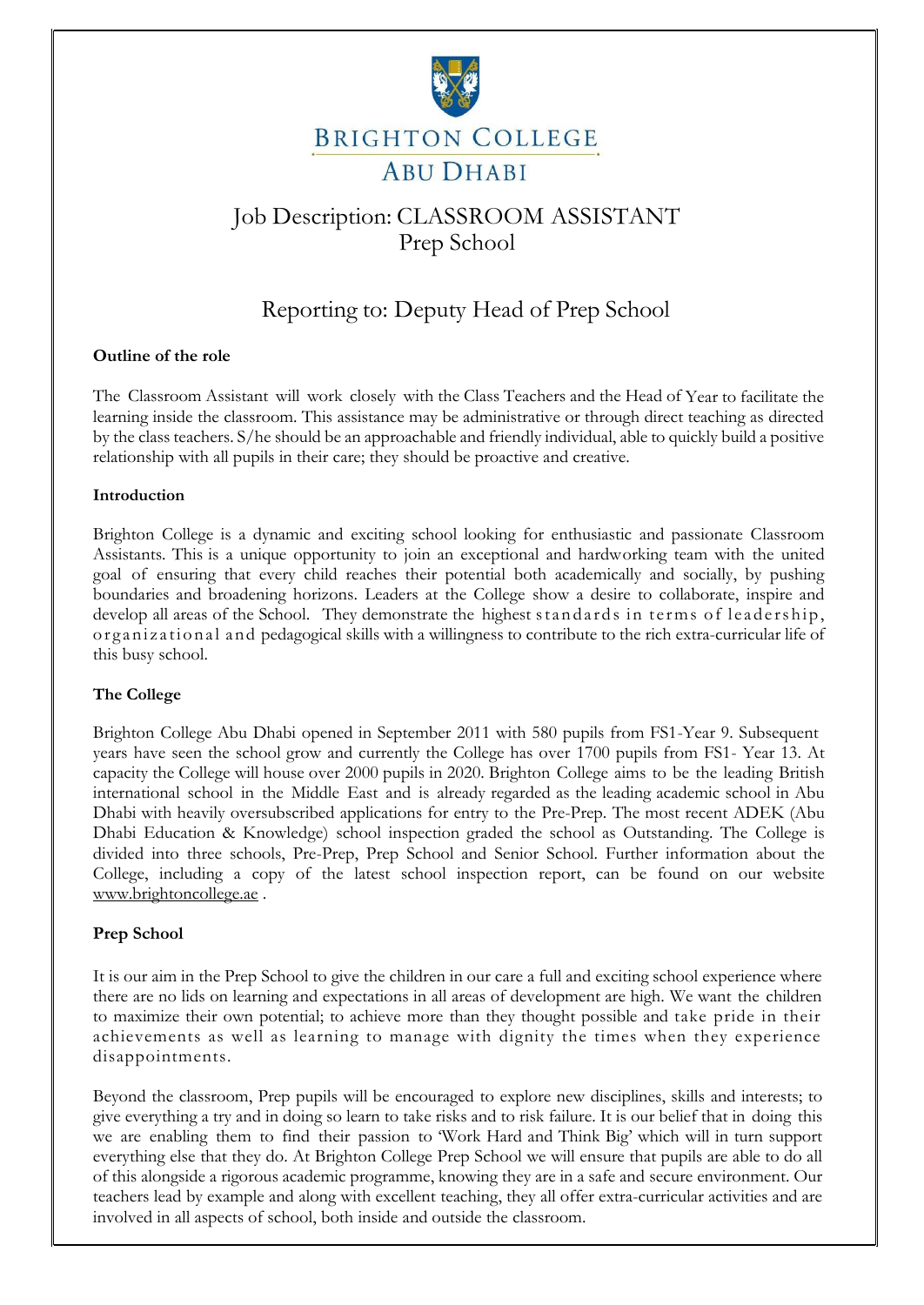# **Personal Skills**

- To establish positive working relationships with all children and all members of the school community
- To use initiative when it comes to dealing with pupil concerns or issues and be both flexible and positive
- To establish productive working relationships with pupils, acting as a role model and setting high standards
- To recognise and respond to individual pupil needs and be aware of their next learning steps and who requires the most support
- To actively encourage pupils to interact and work co-operatively with others as well as promoting independence, i.e. helping pupils to achieve their objectives through questioning, dialogue, demonstrating and modelling
- To use initiative to effectively use undirected time when not supporting in the classroom
- To continually promote positive values, attitudes and good behaviour, dealing promptly with conflict and incidents in line with policy and encourage pupils to take responsibility for their behaviour
- To maintain strict confidentiality and never discuss any of the pupils except with the class teacher, Head of Year or relevant SLT member

## **Duties and Responsibilities**

- To be an ambassador of the College at all times, in school and within the UAE
- To support pupils in mainstream classrooms and small group work to achieve their targets
- To work closely with the class teacher to help raise awareness of the strengths and difficulties of pupils
- To work closely with the class teacher to establish an appropriate learning environment
- To support the education, social development, emotional and behavioural needs of pupils under the direction of the teacher
- To follow a specific programme of study with an individual pupil or small group to support and enhance their learning under the direction of the teacher
- To work closely with the class teacher to ensure there is effective communication (oral and written) concerning pupil progress and learning, i.e. annotating books with support given, feeding back directly to the teacher
- To take full involvement throughout the whole lesson and proactively engage and lead the learning, particularly during carpet sessions
- To continually monitor and evaluate learning through observation and recording of achievements against learning objectives as directed by the teacher, or on my own initiative if not
- To take an active interest in all pupils and work closely with them both as individuals and in small groups, for example during Guided Reading sessions
- To engage the pupils in meaningful talk at all opportunities in order to develop language skills and to build relationships
- To always observe policies and procedures relating to child protection, safety and security, confidentiality and data protection, reporting all concerns to the designated person
- To prepare resources and materials, with guidance from the teacher for individuals or small groups of pupils to enhance their learning experiences
- To attend and participate in all appropriate meetings and training